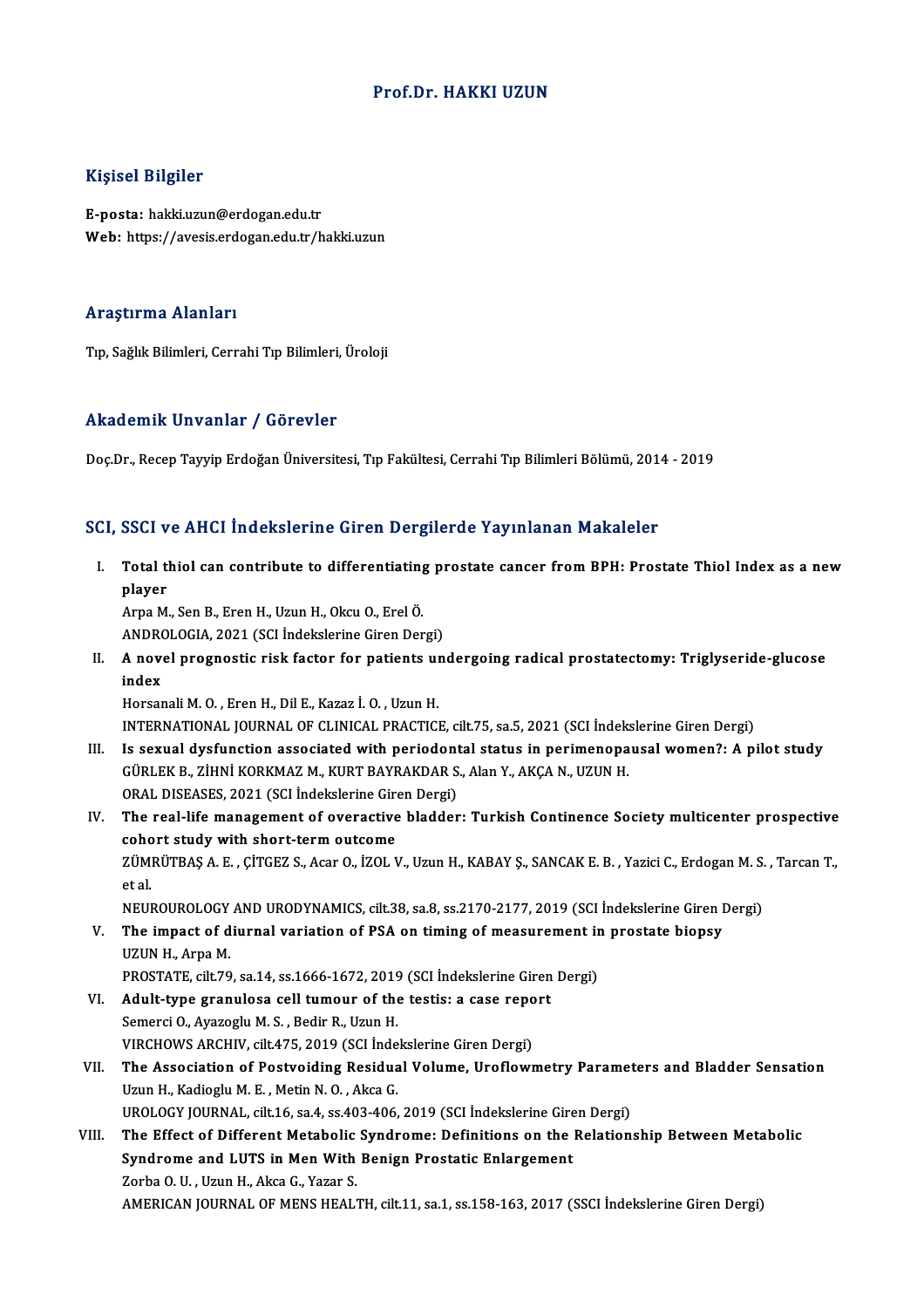| IX.    | Comment on "Relationship between non-alcoholic fatty liver disease and benign prostatic<br>hyperplasia/lower urinary tract symptoms: new insights from an Italian cross-sectional study" |
|--------|------------------------------------------------------------------------------------------------------------------------------------------------------------------------------------------|
|        | Uzun H.<br>WORLD JOURNAL OF UROLOGY, cilt.33, sa.5, ss.753, 2015 (SCI Indekslerine Giren Dergi)                                                                                          |
| X.     | Association Between Prostate Volume and Red Cell Distribution Width                                                                                                                      |
|        | ZORBA O. U., UZUN H., Onem K., Cetinkaya M., Rifaioglu M., Akca N.                                                                                                                       |
|        | LUTS-LOWER URINARY TRACT SYMPTOMS, cilt.6, sa.1, ss.52-56, 2014 (SCI Indekslerine Giren Dergi)                                                                                           |
| XI.    | Is There a Relation between Reticular Formation and Storage Symptoms in Men                                                                                                              |
|        | Zorba O. Ü., KIRBAS S., UZUN H., Onem K., Cetinkaya M., Rifaioglu M. M.                                                                                                                  |
|        | LUTS-LOWER URINARY TRACT SYMPTOMS, cilt.6, sa.1, ss.46-51, 2014 (SCI İndekslerine Giren Dergi)                                                                                           |
| XII.   | Inflammatory pseudotumor of the epididymis: a case report and review of the literature.                                                                                                  |
|        | Bedir R., SEHITOGLU I., Uzun H., YURDAKUL C.                                                                                                                                             |
|        | Turkish journal of urology, cilt.39, ss.281-4, 2013 (SCI Expanded Indekslerine Giren Dergi)                                                                                              |
| XIII.  | Testis sparing surgery in a case of small unilateral testicular cancer.                                                                                                                  |
|        | UZUN H., OĞULLAR S., ŞEHITOĞLU İ., Akça G., ZORBA O.                                                                                                                                     |
|        | Turkish journal of urology, cilt.39, ss.270-3, 2013 (SCI Expanded İndekslerine Giren Dergi)                                                                                              |
| XIV.   | Non-alcoholic fatty liver disease is associated with benign prostate hyperplasia in men and with                                                                                         |
|        | overactive bladder in women                                                                                                                                                              |
|        | UZUN H., OGULLAR S., UNAL H., Zorba O. Ü., YAZAR S., Kalkan M.                                                                                                                           |
|        | SCANDINAVIAN JOURNAL OF UROLOGY, cilt.47, sa.6, ss.497-502, 2013 (SCI İndekslerine Giren Dergi)                                                                                          |
| XV.    | Systemic corticosteroid treatment in Peyronie's disease                                                                                                                                  |
|        | Uzun H.                                                                                                                                                                                  |
| XVI.   | MEDICAL HYPOTHESES, cilt.81, sa.6, ss.1029-1030, 2013 (SCI Indekslerine Giren Dergi)<br>Increased pulse-wave velocity and carotid intima-media thickness in patients with lower urinary  |
|        | tract symptoms                                                                                                                                                                           |
|        | Uzun H., Cicek Y., KOCAMAN S. A., Durakoglugil M. E., Zorba O. Ü.                                                                                                                        |
|        | SCANDINAVIAN JOURNAL OF UROLOGY, cilt.47, sa.5, ss.393-398, 2013 (SCI İndekslerine Giren Dergi)                                                                                          |
| XVII.  | Transurethral cystolithotripsy with a ureteroscope under local urethral anaesthesia and                                                                                                  |
|        | sedoanalgesia                                                                                                                                                                            |
|        | UZUN H., TOMAK Y., Zorba O. Ü., BOSTAN H., Kalkan M.                                                                                                                                     |
|        | JOURNAL OF THE PAKISTAN MEDICAL ASSOCIATION, cilt.63, sa.8, ss.961-964, 2013 (SCI Indekslerine Giren Dergi)                                                                              |
| XVIII. | Increased bladder wall thickness in diabetic and nondiabetic women with overactive bladder.                                                                                              |
|        | UZUN H., OĞULLAR S., ŞAHİN S. B. , ZORBA O. Ü. , AKÇA G., SÜMER F., URAL Ü. M. , BALIK G.                                                                                                |
|        | INTERNATIONAL JOURNAL OF UROLOGY, cilt.17, ss.67-72, 2013 (SCI Expanded Indekslerine Giren Dergi)                                                                                        |
| XIX.   | Increased Bladder Wall Thickness in Diabetic and Nondiabetic Women With Overactive Bladder                                                                                               |
|        | Uzun H., OGULLAR S., Sahin S. B., Zorba O. Ü., Akca G., SUMER F., Guney U. M., Balik G.                                                                                                  |
|        | INTERNATIONAL NEUROUROLOGY JOURNAL, cilt.17, sa.2, ss.67-72, 2013 (SCI İndekslerine Giren Dergi)                                                                                         |
| XX.    | Overactive Bladder and Pontine Reticular Formation                                                                                                                                       |
|        | Zorba O. Ü., Kirbas S., Uzun H., Cetinkaya M., Onem K., Rifaioglu M. M.<br>UROLOGIA INTERNATIONALIS, cilt.91, sa.4, ss.417-422, 2013 (SCI Indekslerine Giren Dergi)                      |
| XXI.   | Association of Insulin Resistance with Overactive Bladder in Female Patients                                                                                                             |
|        | UZUN H., YILMAZ A., Kemik A., Zorba O. Ü., Kalkan M.                                                                                                                                     |
|        | INTERNATIONAL NEUROUROLOGY JOURNAL, cilt.16, sa.4, ss.181-186, 2012 (SCI İndekslerine Giren Dergi)                                                                                       |
| XXII.  | Autonomic Nervous System Dysfunction in Lifelong Premature Ejaculation: Analysis of Heart Rate                                                                                           |
|        | Variability                                                                                                                                                                              |
|        | ZORBA O. U., Cicek Y., UZUN H., CETINKAYA M., ONEM K., RIFAIOGLU M. M.                                                                                                                   |
|        | UROLOGY, cilt.80, sa.6, ss.1283-1286, 2012 (SCI Indekslerine Giren Dergi)                                                                                                                |
| XXIII. | Severity of coronary artery disease and prostate-specific antigen relationship in men                                                                                                    |
|        | ŞATIROĞLU Ö., BOSTAN M., UZUN H., Cetin M., BOZKURT E.                                                                                                                                   |
|        | EUROPEAN REVIEW FOR MEDICAL AND PHARMACOLOGICAL SCIENCES, cilt.16, sa.15, ss.2078-2081, 2012 (SCI                                                                                        |
|        | Indekslerine Giren Dergi)                                                                                                                                                                |
|        |                                                                                                                                                                                          |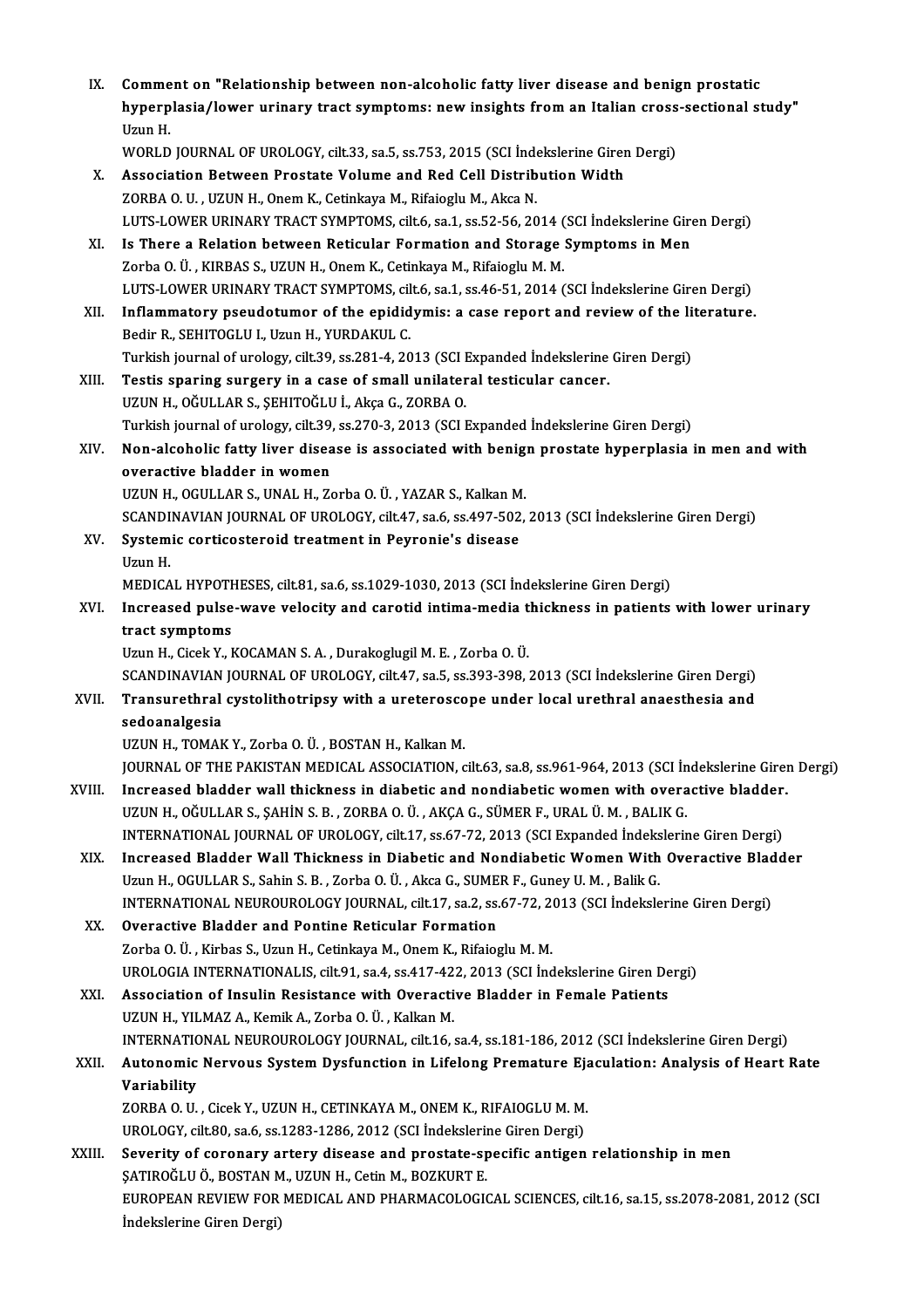- XXIV. Minimal invasive pyeloplasty technique with vertical surgical approach: An alternative to<br>lapareasenis pyeloplasty Minimal invasive pyelopla<br>laparoscopic pyeloplasty<br>Sebin C. Kalkan M. UZUN H Minimal invasive pyelopl:<br>laparoscopic pyeloplasty<br>Sahin C., Kalkan M., UZUN H.<br>KAQUSUING JOUPMAL OF M laparoscopic pyeloplasty<br>Sahin C., Kalkan M., UZUN H.<br>KAOHSIUNG JOURNAL OF MEDICAL SCIENCES, cilt.28, sa.2, ss.100-104, 2012 (SCI İndekslerine Giren Dergi)<br>Metabolis Syndnome in Female Petients With Ovenestive Pladder Sahin C., Kalkan M., UZUN H.<br>KAOHSIUNG JOURNAL OF MEDICAL SCIENCES, cilt.28, sa.2, ss.100-104, 20<br>XXV. Metabolic Syndrome in Female Patients With Overactive Bladder<br>UZUN H. Zorba Q.Ü KAOHSIUNG JOURNA<br>Metabolic Syndron<br>UZUN H., Zorba O. Ü.<br>UPOLOCY silt 79. sa. Metabolic Syndrome in Female Patients With Overactive Blad<br>UZUN H., Zorba O. Ü.<br>UROLOGY, cilt.79, sa.1, ss.72-75, 2012 (SCI İndekslerine Giren Dergi)<br>A spentaneous giant urinoma: a sause of abdominal mass UZUN H., Zorba O. Ü.<br>UROLOGY, cilt.79, sa.1, ss.72-75, 2012 (SCI İndekslerine Giren Derg<br>XXVI. A spontaneous giant urinoma: a cause of abdominal mass.<br>ALAN G. KALKAN M. Urun H. ALICLE, TALAT Z.
- UROLOGY, cilt.79, sa.1, ss.72-75, 2012 (SCI İndeks<br>A spontaneous giant urinoma: a cause of al<br>ALAN C., KALKAN M., Uzun H., ALICI B., TALAT Z. A spontaneous giant urinoma: a cause of abdominal mass.<br>ALAN C., KALKAN M., Uzun H., ALICI B., TALAT Z.<br>Archivos espanoles de urologia, cilt.56, ss.1171-3, 2003 (SCI Expanded İndekslerine Giren Dergi)

# Diğer Dergilerde Yayınlanan Makaleler

- Iger Dergilerde Yayınlanan Makaleler<br>I. Mature Cataracts in a Young Patient Under Tamoxifen Treatment for Male Infertility: A Case Report<br>ITZUN E OVUTUCU M JIZUN H Mature Cataracts in a Young<br>UZUN F., OKUTUCU M., UZUN H.<br>Claliam Katarakt silt 15, 22 1, 22 UZUN F., OKUTUCU M., UZUN H.<br>Glokom Katarakt, cilt.15, sa.1, ss.55-57, 2020 (Hakemli Üniversite Dergisi)
- UZUN F., OKUTUCU M., UZUN H.<br>Glokom Katarakt, cilt.15, sa.1, ss.55-57, 2020 (Hakemli Üniversite Dergisi)<br>II. High Dose 3D Conformal Radiotherapy of Prostate Cancer Using Spaceoar Gel<br>RAKICLS, İNECIKLİ M.E., Orbek olumuş N. Glokom Katarakt, cilt.15, sa.1, ss.55-57, 2020 (Hakem)<br>High Dose 3D Conformal Radiotherapy of Pros<br>RAKICI S., İNECİKLİ M. F. , Ozbek okumus N., UZUN H.<br>International Jaurual of Scientific and Technological B International Journal of Scientific and Technological Research, cilt.5, sa.6, ss.55-65, 2019 (ESCI İndekslerine Giren<br>Dergi) RAKICI S., İNECİKLİ M. F., Ozbek okumus N., UZUN H. International Journal of Scientific and Technological Research, cilt.5, sa.6, ss.55-65, 2019 (ESCI İndekslerine Giren<br>Dergi)<br>III. Is the 4.5-F ureteroscope (Ultra-Thin) an alternative in the management of ureteric and rena
- Dergi)<br>Is the 4.<br>stones?<br>UZUN H Is the 4.5-F ure<br>stones?<br>UZUN H., Akca N.<br>ARAR JOURNAL G stones?<br>UZUN H., Akca N.<br>ARAB JOURNAL OF UROLOGY, cilt.16, sa.4, ss.429-434, 2018 (ESCI İndekslerine Giren Dergi)
	-

UZUN H., Akca N.<br>ARAB JOURNAL OF UROLOGY, cilt.16, sa.4, ss.429-434, 2018 (ESCI İndekslerine Giren Dergi)<br>IV. Metastasis to The Tunica Vaginalis as an İnitial Manifestation of Occult Hepatoid Type Gastric<br>Cancar: A Case Ba ARAB JOURNAL OF UROL<br>Metastasis to The Tuni<br>Cancer: A Case Report<br>METIN Y OPHAN METIN Metastasis to The Tunica Vaginalis as an İnitial Manif<br>Cancer: A Case Report<br>METİN Y., ORHAN METİN N., ÖZDEMİR O., UZUN H., BEDİR R.<br>Kafkas UMed Sej cilt 7, 82,2,8142,145,2017 (Halamli Ünive Cancer: A Case Report<br>METİN Y., ORHAN METİN N., ÖZDEMİR O., UZUN H., BEDİR R.<br>Kafkas J Med Sci, cilt.7, sa.2, ss.162-165, 2017 (Hakemli Üniversite Dergisi)

- METIN Y., ORHAN METIN N., ÖZDEMIR O., UZUN I<br>Kafkas J Med Sci, cilt.7, sa.2, ss.162-165, 2017 (Ha<br>V. Granular cell tumor of the urinary bladder<br>Pedin P. Vilmar P. Ordemin O. Urun H Kafkas J Med Sci, cilt.7, sa.2, ss.162-165<br>Granular cell tumor of the urinary<br>Bedir R., Yilmaz R., Ozdemir O., Uzun H.<br>TURKISH JOURNAL OF UROLOGY, silt 4. Bedir R., Yilmaz R., Ozdemir O., Uzun H.<br>TURKISH JOURNAL OF UROLOGY, cilt.43, sa.3, ss.383-385, 2017 (ESCI İndekslerine Giren Dergi)
- Bedir R., Yilmaz R., Ozdemir O., Uzun H.<br>TURKISH JOURNAL OF UROLOGY, cilt.43, sa.3, ss.383-385, 2017 (ESCI İndekslerine Giren Dergi)<br>VI. Change in Smoking Habits and Contribution of Physicians to Smoking Cessation in Patie TURKISH JOURNAL OF UROLOGY, cilt.43, s<br>Change in Smoking Habits and Contr<br>Nonmuscle-Invasive Bladder Cancer<br>Kalkan M. Hrun H. Turkan S. Sabin G. Fa Change in Smoking Habits and Contribution of Physicians to Smo<br>Nonmuscle-Invasive Bladder Cancer<br>Kalkan M., Uzun H., Turkan S., Sahin C., Fatma F., YENCİLEK F., Koyuncu H.<br>FUROPEAN JOURNAL OF CENERAL MEDICINE si<sup>1</sup>12 se 2 Nonmuscle-Invasive Bladder Cancer<br>Kalkan M., Uzun H., Turkan S., Sahin C., Fatma F., YENCİLEK F., Koyuncu H.<br>EUROPEAN JOURNAL OF GENERAL MEDICINE, cilt.12, sa.2, ss.101-103, 2015 (ESCI İndekslerine Giren Dergi)<br>Prostatın m

- Kalkan M., Uzun H., Turkan S., Sahin C., Fatma F., YENCİLEK F., Koyuncu H.<br>EUROPEAN JOURNAL OF GENERAL MEDICINE, cilt.12, sa.2, ss.101-103, 20<br>VII. Prostatın müsinöz adenokarsinomu<br>BEDİR R., GÜCER H., UZUN H., SEHİTOĞLU İ. EUROPEAN JOURNAL OF GENERAL MEDICII<br>Prostatın müsinöz adenokarsinomu<br>BEDİR R., GÜÇER H., UZUN H., ŞEHİTOĞLU İ.<br>Sekuk Tın Dergisi gilt 29, 2012 (Diğer Kuru Selçuk Tıp Dergisi, cilt.29, 2013 (Diğer Kurumların Hakemli Dergileri)
- VIII. Nadir görülen bir böbrek tümörü: Müsinöz tübüler ve iğsi hücreli karsinom Selçuk Tıp Dergisi, cilt.29, 2013 (Diğer Kurumlar<br>Nadir görülen bir böbrek tümörü: Müsinö:<br>ŞEHİTOĞLU İ., BEDİR R., YURDAKUL C., UZUN H.<br>Disle Tıp Dergisi, silt.40, se 4, se 655, 658, 2012 ( Nadir görülen bir böbrek tümörü: Müsinöz tübüler ve iğsi hücreli k<br>ŞEHİTOĞLU İ., BEDİR R., YURDAKUL C., UZUN H.<br>Dicle Tıp Dergisi, cilt.40, sa.4, ss.655-658, 2013 (Hakemli Üniversite Dergisi)<br>Primer Testis Lenfemesı İki Ol SEHİTOĞLU İ., BEDİR R., YURDAKUL C., UZUN H.<br>Dicle Tıp Dergisi, cilt.40, sa.4, ss.655-658, 2013<br>IX. Primer Testis Lenfoması İki Olgu Sunumu<br>PEDİR R. SEHİTOĞLU İ. MÜRTEZAQĞLU A.R. N
	- Dicle Tıp Dergisi, cilt.40, sa.4, ss.655-658, 2013 (Hakemli Üniversite Der<br>Primer Testis Lenfoması İki Olgu Sunumu<br>BEDİR R., ŞEHİTOĞLU İ., MÜRTEZAOĞLU A. R. , YAYTOKGİL M., UZUN H.<br>Journal of Clinical and Analytical Modisi Primer Testis Lenfoması İki Olgu Sunumu<br>BEDİR R., ŞEHİTOĞLU İ., MÜRTEZAOĞLU A. R. , YAYTOKGİL M., UZUN H.<br>Journal of Clinical and Analytical Medicine, cilt.1, sa.1, 2013 (Diğer Kurumların Hakemli Dergileri)<br>Internal Urathr BEDİR R., ŞEHİTOĞLU İ., MÜRTEZAOĞLU A. R. , YAYTOKGİL M., UZUN H.<br>Journal of Clinical and Analytical Medicine, cilt.1, sa.1, 2013 (Diğer Kurumların Hakemli Dergileri)<br>X. Internal Urethrotomy Under Local Urethral Anaest
	- Journal of Clinical and Analytical Medicine, cilt.1, sa.1,<br>Internal Urethrotomy Under Local Urethral Ana<br>UZUN H., Zorba O. U. , TOMAK Y., Bostan H., Kalkan M.<br>Nanhua Uralagu Monthly, silt.40, sa.4, sa.626, 620, 201 Internal Urethrotomy Under Local Urethral Anaesthesia Is Feasible With Sedation a<br>UZUN H., Zorba O. U. , TOMAK Y., Bostan H., Kalkan M.<br>Nephro-Urology Monthly, cilt.40, sa.4, ss.636-639, 2012 (Diğer Kurumların Hakemli Derg UZUN H., Zorba O. U. , TOMAK Y., Bostan H., Kalkan M.<br>Nephro-Urology Monthly, cilt.40, sa.4, ss.636-639, 2012 (Diğer Kurumların Hakemli Dergileri)<br>XI. Yetişkin Sıçanlarda Testis Hücreleri ve Kalsinörin Immunopozitifliği
	- Nephro-Urology Monthly, cilt.40, sa.4, ss.636-639, 2012<br>Yetişkin Sıçanlarda Testis Hücreleri ve Kalsinöri<br>Immunohistokimyasal ve Histopatolojik Çalışma<br>KALKAN V. TÜMKAYA L. BOSTAN H. TOKMAK V. ALTI Yetişkin Sıçanlarda Testis Hücreleri ve Kalsinörin Immunopozitifliği ÜzerineKetam<br>Immunohistokimyasal ve Histopatolojik Çalışma<br>KALKAN Y., TÜMKAYA L., BOSTAN H., TOKMAK Y., ALTUNER D., BAŞ O., ZORBA O. Ü. , UZUN H.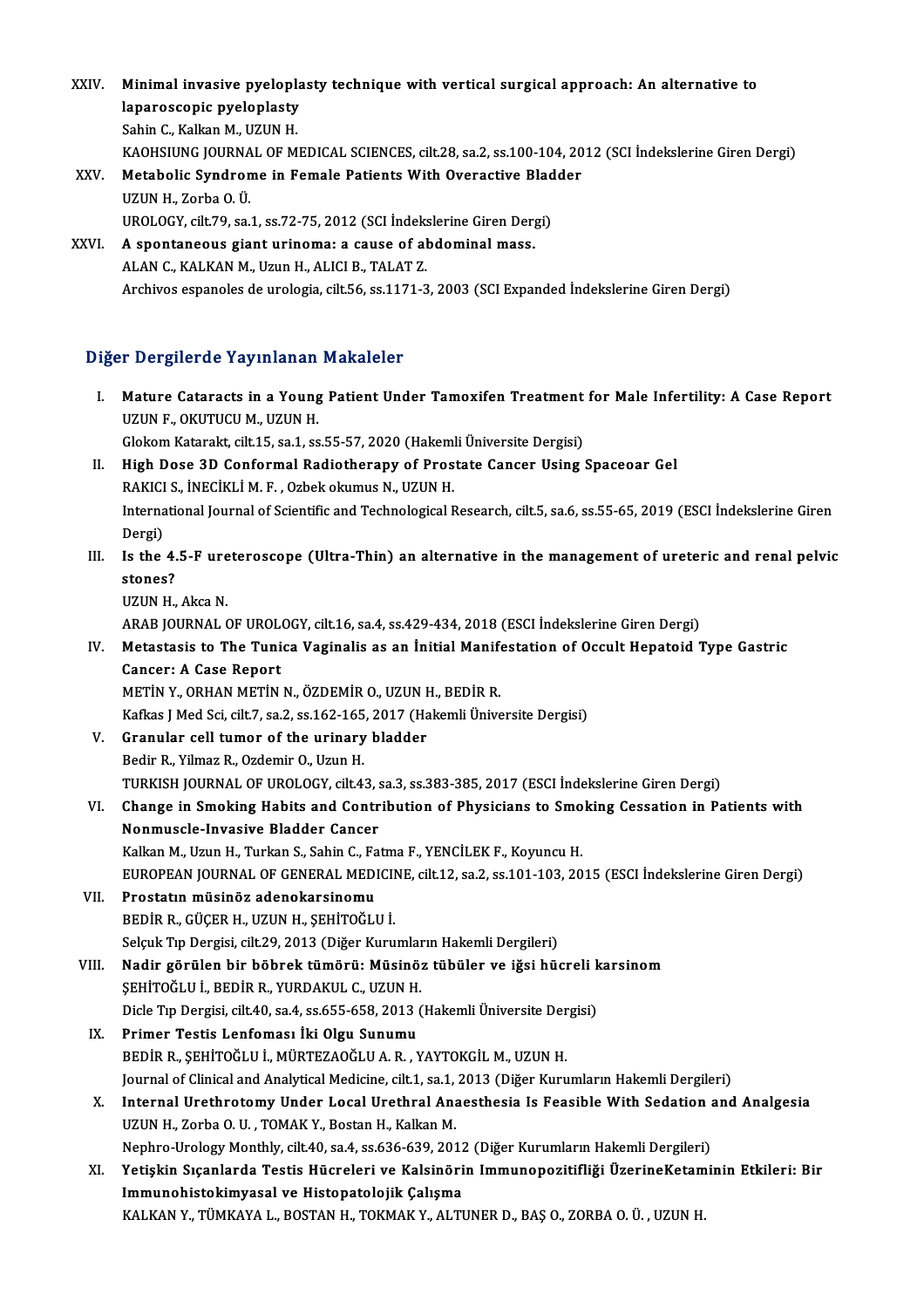Atatürk Üniversitesi Veteriner Bilimleri Dergisi, cilt.7, sa.1, ss.7-17, 2012 (Diğer Kurumların Hakemli Dergileri)<br>Autonomis Norvous System Belation Between Prestate Enlargement and LUTS

- Atatürk Üniversitesi Veteriner Bilimleri Dergisi, cilt.7, sa.1, ss.7-17, 2012 (Diğer Kurumlar<br>XII. Autonomic Nervous System Relation Between Prostate Enlargement and LUTS<br>ZOPRA Q.Ü. CİÇEK V. UZUN H. KIRRAS S. ÖREM k. s Atatürk Üniversitesi Veteriner Bilimleri Dergisi, cilt.7, sa.1, ss.7-17<br>Autonomic Nervous System Relation Between Prostate Er<br>ZORBA O. Ü. , ÇİÇEK Y., UZUN H., KIRBAŞ S., önem k., çetinkaya m.<br>Journal of Clinical and Anakut Autonomic Nervous System Relation Between Prostate Enlargement and LUT<br>ZORBA O. Ü. , ÇİÇEK Y., UZUN H., KIRBAŞ S., önem k., çetinkaya m.<br>Journal of Clinical and Analytical Medicine, 2012 (Diğer Kurumların Hakemli Dergileri
- ZORBA O. Ü. , ÇİÇEK Y., UZUN H., KIRBAŞ S., önem k., çetinkaya m.<br>Journal of Clinical and Analytical Medicine, 2012 (Diğer Kurumların Hakemli Dergileri)<br>XIII. Yetişkin Sıçanlarda Testis Hücreleri ve Kalsinörin Immunopo Journal of Clinical and Analytical Medicine, 2012 (Diğer<br>Yetişkin Sıçanlarda Testis Hücreleri ve Kalsinöri<br>Immunohistokimyasal ve Histopatolojik Çalışma<br>KALKAN V. TÜMKAYA L. BOSTAN H. TOMAK V. ALTU Yetişkin Sıçanlarda Testis Hücreleri ve Kalsinörin Immunopozitifliği Üzerine Keta<br>Immunohistokimyasal ve Histopatolojik Çalışma<br>KALKAN Y., TÜMKAYA L., BOSTAN H., TOMAK Y., ALTUNER D., BAŞ O., ZORBA O. Ü. , Uzun H.<br>Atatürk I<mark>mmunohistokimyasal ve Histopatolojik Çalışma</mark><br>KALKAN Y., TÜMKAYA L., BOSTAN H., TOMAK Y., ALTUNER D., BAŞ O., ZORBA O. Ü. , Uzun H.<br>Atatürk Üniversitesi Vet. Bil. Derg., sa.7, ss.7-17, 2012 (Diğer Kurumların Hakemli Derg
- Atatürk Üniversitesi Vet. Bil. Derg., sa.7, ss.7-17, 2012 (Diğer Kurumların Hakemli Dergileri)<br>XIV. Yetişkin Sıçanlarda Testis Hücreleri ve Kalsinörin Immunopozitifliği Üzerine Ketaminin Etkileri: Bir Atatürk Üniversitesi Vet. Bil. Derg., sa.7, ss.7-17, 2012 (Diğer Kurumların Hakemli Dergileri)<br>Yetişkin Sıçanlarda Testis Hücreleri ve Kalsinörin Immunopozitifliği Üzerine Ketaminin Etkileri:<br>Immunohistokimyasal ve Histopa Yetişkin<br>Immuno<br>(2012).<br><sup>KAL KAN</sup> Immunohistokimyasal ve Histopatolojik Çalışma. Atatürk Üniversitesi Vet. Bil. De<br>(2012).<br>KALKAN Y., TÜMKAYA L., BOSTAN H., TOMAK Y., ALTUNER D., Baş O., ZORBA O. U. , Uzun H.<br>ATATÜRK ÜNIVERSİTESI VETERİNER RİLİMLERİ DERÇİS (2012).<br>KALKAN Y., TÜMKAYA L., BOSTAN H., TOMAK Y., ALTUNER D., Baş O., ZORBA O. U. , Uzun H.<br>ATATÜRK ÜNİVERSİTESİ VETERİNER BİLİMLERİ DERGİSİ, cilt.7, sa.1, ss.7-17, 2012 (Hakemli Üniversite Dergisi)

- KALKAN Y., TÜMKAYA L., BOSTAN H., TOMAK Y., ALTUNER D., Baş O., ZORBA O. U. , Uzun H.<br>ATATÜRK ÜNIVERSITESI VETERINER BILIMLERI DERGISI, cilt.7, sa.1, ss.7-17, 2012 (Hakemli Üniversite Derg<br>XV. Is it mandatory to use a guid ATATÜRK ÜNIVERSITESI VETERINER BILIMLER<br>Is it mandatory to use a guidewire and to<br>KALKAN M., UZUN H., YALÇINKAYA S., SAHIN C.<br>TURKISH JOURNAL OF UROLOCY silt 27, 88 4, 88 Is it mandatory to use a guidewire and to collect the stone fragments in lower ureteral ca<br>KALKAN M., UZUN H., YALÇINKAYA S., SAHIN C.<br>TURKISH JOURNAL OF UROLOGY, cilt.37, sa.4, ss.303-306, 2011 (Diğer Kurumların Hakemli D
- KALKAN M., UZUN H., YALÇINKAYA S., SAHIN C.<br>TURKISH JOURNAL OF UROLOGY, cilt.37, sa.4, ss.303-306, 2011 (Diğer Kurumların Hakemli Dergileri)<br>XVI. Urethroplasty for the anterior and posterior urethral stenosis: our 14 years TURKISH JOURNAL OF UROLOGY<br>Urethroplasty for the anterio<br>COŞKUN Ş., KALKAN M., UZUN H.<br>TURKISH JOURNAL OF UROLOGY XVI. Urethroplasty for the anterior and posterior urethral stenosis: our 14 years of experience<br>COSKUN S., KALKAN M., UZUN H.

TURKISH JOURNAL OF UROLOGY, cilt.37, sa.2, ss.142-146, 2011 (Diğer Kurumların Hakemli Dergileri)

- XVII. Testiküler Epidermoid Kist Olgu Sunumu<br>GÜÇER H., BAĞCI P., UZUN H. Fırat Tıp Dergisi, 2010 (Diğer Kurumların Hakemli Dergileri)
- GÜÇER H., BAĞCI P., UZUN H.<br>Fırat Tıp Dergisi, 2010 (Diğer Kurumların Hakemli Dergileri)<br>XVIII. MESANENİN İNFLAMATUAR PSÖDOTÜMÖRÜ: 2 OLGU SUNUMU VELİTERATÜRÜN GÖZDEN<br>GECIPLI MESİ Fırat Tıp Dergis<br><mark>MESANENİN İ</mark><br>GEÇİRİLMESİ<br>ÖZKAN BAKIR MESANENİN İNFLAMATUAR PSÖDOTÜMÖRÜ: 2<br>GEÇİRİLMESİ<br>ÖZKAN B., KURAL A., UZUN H., DURAK H., YALÇIN V.<br>TURKISH JOURNAL OF UROLOCY. 6<sup>1</sup>131.59.2.56.274

GEÇİRİLMESİ<br>ÖZKAN B., KURAL A., UZUN H., DURAK H., YALÇIN V.<br>TURKISH JOURNAL OF UROLOGY, cilt.31, sa.2, ss.274-277, 2005 (Diğer Kurumların Hakemli Dergileri)<br>ENKRUSTE ÜRETERAL STENTE VAKLASIM. RİR OLGU SUNUMU

- ÖZKAN B., KURAL A., UZUN H., DURAK H., YALÇIN V.<br>TURKISH JOURNAL OF UROLOGY, cilt.31, sa.2, ss.274-277, 2005 (Diğer<br>XIX. ENKRUSTE ÜRETERAL STENTE YAKLAŞIM: BİR OLGU SUNUMU<br>ÖNAL B., ATAUS S., UZUN H., KALKAN M., AKAYDIN A., TURKISH JOURNAL OF UROLOGY, cilt.31, sa.2, ss.274-277, 2005<br>**ENKRUSTE ÜRETERAL STENTE YAKLAŞIM: BİR OLGU SU**<br>ÖNAL B., ATAUS S., UZUN H., KALKAN M., AKAYDIN A., ÖNER A.<br>TURKISH JOURNAL OF UROLOGY, s<sup>ilt.</sup>31, ss.1, ss.134, 1 TURKISH JOURNAL OF UROLOGY, cilt.31, sa.1, ss.134-137, 2005 (Diğer Kurumların Hakemli Dergileri) ÖNAL B., ATAUS S., UZUN H., KALKAN M., AKAYDIN A., ÖNER A.<br>TURKISH JOURNAL OF UROLOGY, cilt.31, sa.1, ss.134-137, 2005 (Diğer Kurumların Hakemli Dergileri)<br>XX. KAVERNÖZ SİNİR YARALANMASININ KORPUS KAVERNOZUMDANEDEN OLD
- TURKISH JOURNAL OF UROLOGY, cilt.31, sa.1, ss.134-137, 2005 (Diğer Kurumların Hakemli Dergileri)<br>KAVERNÖZ SİNİR YARALANMASININ KORPUS KAVERNOZUMDANEDEN OLDUĞU DEĞİŞİKLİKLER VE<br>KOMPLEKS VİTAMİNLERİNİN (B1, B6 VE B12) EREKTİ KAVERNÖZ Sİ<br>KOMPLEKS V<br>OLAN ETKİSİ KOMPLEKS VİTAMİNLERİNİN (B1, B6 VE B12) EREKTİL FONKSİYONLARIN GERİ DÖNÜŞÜ ÜZERİNE<br>OLAN ETKİSİ<br>ALAN C., ÖZKARA H., TUNÇ B., ALTINTAŞ R., ÇİTÇİ Ş., UZUN H.

TURKISH JOURNAL OF UROLOGY, cilt.30, sa.4, ss.398-404, 2004 (Diğer Kurumların Hakemli Dergileri) ALAN C., ÖZKARA H., TUNÇ B., ALTINTAŞ R., ÇİTÇİ Ş., UZUN H.<br>TURKISH JOURNAL OF UROLOGY, cilt30, sa.4, ss.398-404, 2004 (Diğer Kurumların |<br>XXI. TESTİKÜLER TORSİYONDA HİPERBARİK OKSİJEN TEDAVİSİNİNETKİNLİĞİ

- TURKISH JOURNAL OF UROLOGY, cilt.30, sa.4, ss.398-404, 2004 (Diğ **TESTİKÜLER TORSİYONDA HİPERBARİK OKSİJEN TEDAVİSİN**<br>UZUN H., KALKAN M., BURÇİN T., AKTAŞ Ş., ÇETİNKAYA M., ALICI B.<br>TURKISH JOURNAL OF UROLOGY, silt 30, ss. UZUN H., KALKAN M., BURÇİN T., AKTAŞ Ş., ÇETİNKAYA M., ALICI B.<br>TURKISH JOURNAL OF UROLOGY, cilt.30, sa.3, ss.273-278, 2004 (Diğer Kurumların Hakemli Dergileri) UZUN H., KALKAN M., BURÇİN T., AKTAŞ Ş., ÇETİNKAYA M., ALICI B.<br>TURKISH JOURNAL OF UROLOGY, cilt.30, sa.3, ss.273-278, 2004 (Diğer K<br>XXII. The role of Bosniak classification in cystic renal cell carcinoma
- TURKISH JOURNAL OF UROLOGY, cilt.30, sa.3, ss.273-278, 2004 (I<br>The role of Bosniak classification in cystic renal cell carci<br>UZUN H., KALKAN M., DEMİRKESEN O., ÖNDER A. U. , KURAL A. R.<br>TURKISH JOURNAL OF UROLOGY, silt 29, The role of Bosniak classification in cystic renal cell carcinoma<br>UZUN H., KALKAN M., DEMİRKESEN O., ÖNDER A. U. , KURAL A. R.<br>TURKISH JOURNAL OF UROLOGY, cilt.29, sa.3, ss.268-271, 2003 (Diğer Kurumların Hakemli Dergileri UZUN H., KALKAN M., DEMIRKESEN O., ÖNDER A. U. , KUR<br>TURKISH JOURNAL OF UROLOGY, cilt.29, sa.3, ss.268-271,<br>XXIII. The efficacy of ESWL for pediatric ureteral stones
- TURKISH JOURNAL OF UROLOGY, cilt.29, sa.3, ss.268-271, 2003 (Diğer The efficacy of ESWL for pediatric ureteral stones<br>KALKAN M., ÖNAL B., DEMİRKESEN O., UZUN H., TANSU N., YALÇIN V.<br>TURKISH JOURNAL OF UROLOGY, silt 29, ss. The efficacy of ESWL for pediatric ureteral stones<br>KALKAN M., ÖNAL B., DEMİRKESEN O., UZUN H., TANSU N., YALÇIN V.<br>TURKISH JOURNAL OF UROLOGY, cilt.29, sa.2, ss.180-184, 2003 (Diğer Kurumların Hakemli Dergileri)<br>The relati KALKAN M., ÖNAL B., DEMİRKESEN O., UZUN H., TANSU N., YALÇIN V.<br>TURKISH JOURNAL OF UROLOGY, cilt.29, sa.2, ss.180-184, 2003 (Diğer Kurumların Hakemli Dergileri)<br>XXIV. The relationship between crystaliuria and sialic acid i
- TURKISH JOURNAL OF UROLOGY, cilt.29, sa.2, ss.180-184, 2003 (Diğ The relationship between crystaliuria and sialic acid in hype<br>YENCILEK F., KALKAN M., UZUN H., AKKUŞ K. E. , ÖNER A., SOLOK V.<br>TURKISH JOURNAL OF UROLOCY sil The relationship between crystaliuria and sialic acid in hypercalciuric and hyperoxaluric<br>YENCILEK F., KALKAN M., UZUN H., AKKUŞ K. E. , ÖNER A., SOLOK V.<br>TURKISH JOURNAL OF UROLOGY, cilt.29, sa.2, ss.126-132, 2003 (Diğer YENCILEK F., KALKAN M., UZUN H., AKKUŞ K. E. , ÖNER A., SOLOK V.<br>TURKISH JOURNAL OF UROLOGY, cilt.29, sa.2, ss.126-132, 2003 (Diğer Kurumların Hakemli Dergileri)<br>XXV. The role of cost effectivite prefering ESWL or URS in t
- TURKISH JOURNAL OF UROLOGY, cilt.29, sa.2, ss.126-132, 2003 (<br>The role of cost effectivite prefering ESWL or URS in the<br>KALKAN M., UZUN H., ÖNDER A. U. , ÖNAL B., ALAN C., YALÇIN V.<br>TURKISH JOURNAL OF UROLOGY, silt 29, ss. The role of cost effectivite prefering ESWL or URS in the management of lower ureteral<br>KALKAN M., UZUN H., ÖNDER A. U. , ÖNAL B., ALAN C., YALÇIN V.<br>TURKISH JOURNAL OF UROLOGY, cilt.29, sa.1, ss.69-71, 2003 (Diğer Kurumlar TURKISH JOURNAL OF UROLOGY, cilt.29, sa.1, ss.69-71, 2003 (Diğer Kurumların Hakemli Dergileri)
- KALKAN M., UZUN H., ÖNDER A. U. , ÖNAL B., ALAN C., YALÇIN V.<br>TURKISH JOURNAL OF UROLOGY, cilt.29, sa.1, ss.69-71, 2003 (Diğ<br>XXVI. **Von Hippel-Lindau disease**<br>UZUN H., KALKAN M., DEMİRKESEN O., KURAL A. R. , YALÇIN V.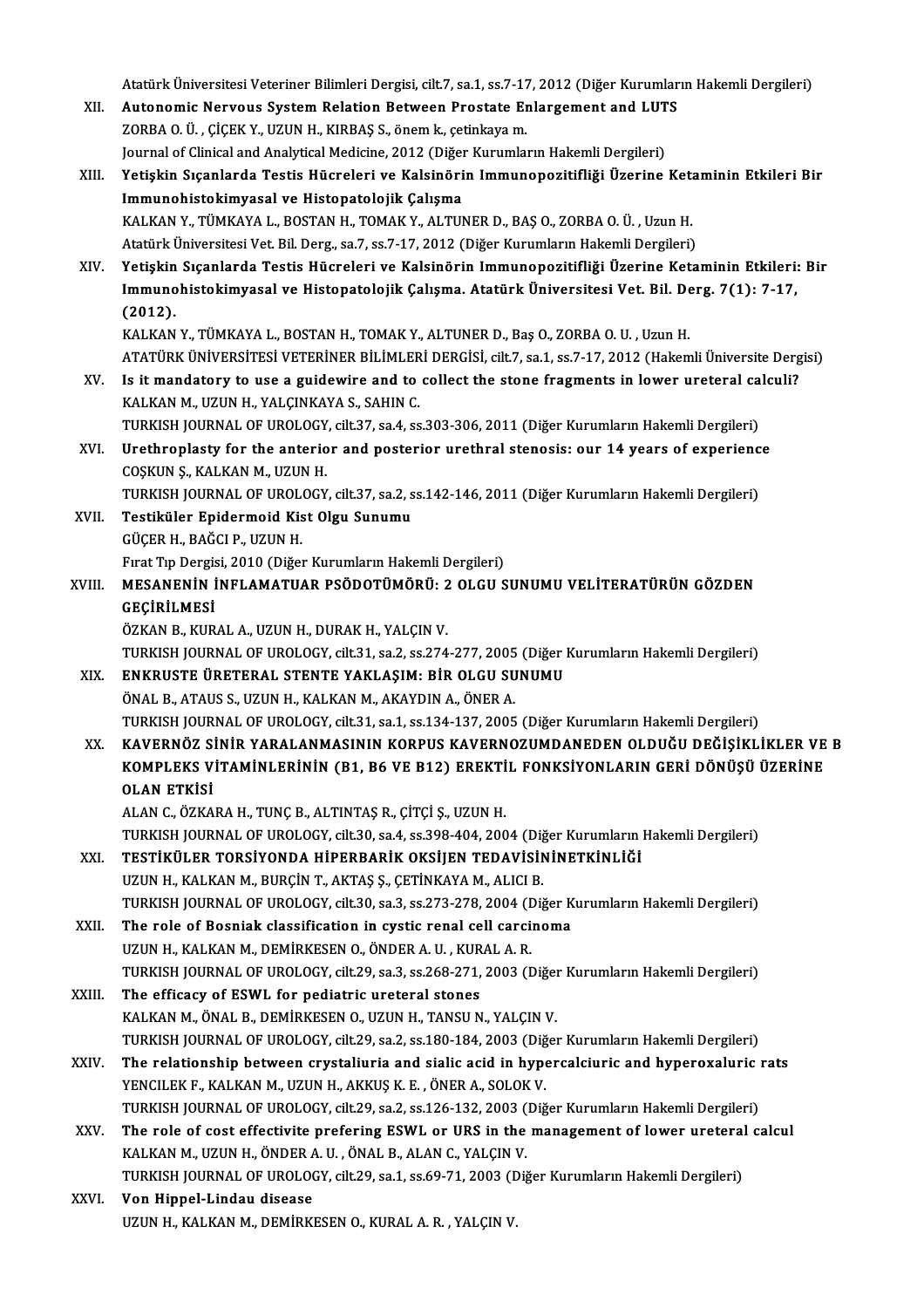TURKISH JOURNAL OF UROLOGY, cilt.29, sa.1, ss.35-38, 2003 (Diğer Kurumların Hakemli Dergileri)

# Hakemli Kongre / Sempozyum Bildiri Kitaplarında Yer Alan Yayınlar

- akemli Kongre / Sempozyum Bildiri Kitaplarında Yer Alan Yayınlar<br>I. Androjen Deprivasyon Tedavisi (ADT) alan prostat kanser hastalarında karaciğer yağlanması<br>1970'du yulu yulu karacı yazım bili karin ve bir karikçer A.O. Ö UZUNH., HÜRSOY'N., ERENH., METİNY., DİL E., YÜKSEL A. O. , ÖZSAĞIR Y. Ö.<br>UZUNH., HÜRSOY'N., ERENH., METİNY., DİL E., YÜKSEL A. O. , ÖZSAĞIR Y. Ö.<br>10. Online Ayrasya Üreenkeleli Kengresi, 27., 29 Haziran 2020. ss 116,119 Androjen Deprivasyon Tedavisi (ADT) alan prostat kanser hastalan<br>UZUN H., HÜRSOY N., EREN H., METİN Y., DİL E., YÜKSEL A. O. , ÖZSAĞIR Y. Ö.<br>10. Online Avrasya Üroonkoloji Kongresi, 27 - 28 Haziran 2020, ss.116-118<br>ÜRETRAN UZUN H., HÜRSOY N., EREN H., METİN Y., DİL E., YÜKSEL A. O. , ÖZSAĞIR Y. Ö.<br>10. Online Avrasya Üroonkoloji Kongresi, 27 - 28 Haziran 2020, ss.116-118<br>II. ÜRETRANIN PRİMER TRANSİZYONEL HÜCRELİ KARSİNOMU: NADİR BİR VAKA<br>ÖZSA
- 10. Online Avrasya Üroonkoloji Kongresi, 27 28 Haziran 2020<br>**ÜRETRANIN PRİMER TRANSİZYONEL HÜCRELİ KARSİNC**<br>ÖZSAĞIR Y. Ö. , UZUN H., YÜKSEL A. O. , SÖNMEZ B., ÖZSAĞIR E.<br>14. ÜROONKOLOJİ KONCRESİ, Artalya Türkiye, 6., 10 ÜRETRANIN PRİMER TRANSİZYONEL HÜCRELİ KARSİNOMU: NAD<br>ÖZSAĞIR Y. Ö. , UZUN H., YÜKSEL A. O. , SÖNMEZ B., ÖZSAĞIR E.<br>14. ÜROONKOLOJİ KONGRESİ, Antalya, Türkiye, 6 - 10 Kasım 2019, ss.539<br>Betresred ejekülesyen tanısında yeni ÖZSAĞIR Y. Ö. , UZUN H., YÜKSEL A. O. , SÖNMEZ B., ÖZSAĞIR E.<br>14. ÜROONKOLOJİ KONGRESİ, Antalya, Türkiye, 6 - 10 Kasım 2019, ss.539<br>III. Retrograd ejakülasyon tanısında yeni bir yöntem: Suprapubik aspirasyon<br>IIZUN H. AKÇA
- 14. ÜROONKOLOJİ KONGRESİ, Antalya, Türkiye, 6 10 Kasım 2019, ss.5.<br>Retrograd ejakülasyon tanısında yeni bir yöntem: Suprapubik<br>UZUN H., AKÇA N., HÜNER M., SÖNMEZ B., YÜKSEL A. O. , ÖZSAĞIR Y. Ö.<br>Ulusel Andreleji Kongresi Retrograd ejakülasyon tanısında yeni bir yöntem: Supr<br>UZUN H., AKÇA N., HÜNER M., SÖNMEZ B., YÜKSEL A. O. , ÖZSA<br>Ulusal Androloji Kongresi, Muğla, Türkiye, 18 - 21 Nisan 2019<br>Asını Aktif Masano olayılarında sonum G. roakti UZUN H., AKÇA N., HÜNER M., SÖNMEZ B., YÜKSEL A. O. , ÖZSAĞIR Y. Ö.<br>Ulusal Androloji Kongresi, Muğla, Türkiye, 18 - 21 Nisan 2019<br>IV. Aşırı Aktif Mesane olgularında serum C-reaktif proteinin önemi<br>UZUN H., GÜRLEK B., COLAK Ulusal Androloji Kongresi, Muğla, Türkiye, 18 - 21 Nisan 2019
- Aşırı Aktif Mesane olgularında serum C-reaktif proteinin önemi<br>UZUN H., GÜRLEK B., ÇOLAK S., UYAN DÜZ D.<br>İstanbul Üniversitesi 8. Kadın Doğum Günleri, İstanbul, Türkiye, 6 09 Aralık 2018<br>Asını aktif mesane tanısı alan ka VZUN H., GÜRLEK B., ÇOLAK S., UYAN DÜZ D.<br>İstanbul Üniversitesi 8. Kadın Doğum Günleri, İstanbul, Türkiye, 6 - 09 Aralık 20<br>V. Aşırı aktif mesane tanısı alan kadın hastalarda nötrofil/lenfosit oranı<br>FREN H. UZUN H. GÜRLEK
- İstanbul Üniversitesi 8. Kadın Doğum Gü<br>Aşırı aktif mesane tanısı alan kadın<br>EREN H., UZUN H., GÜRLEK B., ÇOLAK S.<br>27. ulusel üneleji kongresi Lefkese, Kıbr Aşırı aktif mesane tanısı alan kadın hastalarda nötrofil/lenfosit oranı<br>EREN H., UZUN H., GÜRLEK B., ÇOLAK S.<br>27. ulusal üroloji kongresi, Lefkoşa, Kıbrıs (Kktc), 26 - 29 Ekim 2018, cilt.1, sa.1, ss.10<br>Asırı aktif mesane t EREN H., UZUN H., GÜRLEK B., ÇOLAK S.<br>27. ulusal üroloji kongresi, Lefkoşa, Kıbrıs (Kktc), 26 - 29 Ekim 2018, cilt.1, sa.1<br>VI. Aşırı aktif mesane tanısı alan kadın hastalarda nötrofil/lenfosit oranı<br>Eren H., Uzun H., GÜRLE
- 27. ulusal üroloji kongresi, Lefkoşa, K<br>Aşırı aktif mesane tanısı alan kad<br>Eren H., Uzun H., GÜRLEK B., Çolak S.<br>27. ulusal üroloji kongresi, Lefkosa, K Aşırı aktif mesane tanısı alan kadın hastalarda nötrofil/lenfosit oranı<br>Eren H., Uzun H., GÜRLEK B., Çolak S.<br>27. ulusal üroloji kongresi, Lefkoşa, Kıbrıs (Kktc), 26 - 29 Ekim 2018, cilt.1, sa.1, ss.10<br>Asırı aktif mesane t
- VII. Aşırı aktif mesane tanısı alan kadın hastalarda nötrofil/lenfosit oranı<br>EREN H., UZUN H., GÜRLEK B., COLAK S. 27. ulusal üroloji kongresi, Lefkoşa, Kıbr<br>Aşırı aktif mesane tanısı alan kadın<br>EREN H., UZUN H., GÜRLEK B., ÇOLAK S.<br>27. ulusal üroloji kongresi Lefkosa, Kıbr Aşırı aktif mesane tanısı alan kadın hastalarda nötrofil/lenfosit oranı<br>EREN H., UZUN H., GÜRLEK B., ÇOLAK S.<br>27. ulusal üroloji kongresi, Lefkoşa, Kıbrıs (Kktc), 26 - 29 Ekim 2018, cilt.1, sa.1, ss.10<br>Atharagania risk fas EREN H., UZUN H., GÜRLEK B., ÇOLAK S.<br>27. ulusal üroloji kongresi, Lefkoşa, Kıbrıs (Kktc), 26 - 29 Ekim 2018, cilt.1, sa<br>VIII. Atherogenic risk factors in female patients with overactive bladder<br>UZUN H. COLAK S. CÜPLEK B.
- 27. ulusal üroloji kongresi, Lefl<br><mark>Atherogenic risk factors in</mark><br>UZUN H., ÇOLAK S., GÜRLEK B.<br>6. Uluslarares: Ürojinekeleji ko Filterogenic risk factors in female patients with overactive bladd<br>UZUN H., ÇOLAK S., GÜRLEK B.<br>6. Uluslararası Ürojinekoloji kongresi, İstanbul, Türkiye, 6 - 09 Eylül 2018<br>Atharagania Bisk Fastara In Famale Batients with
- UZUN H., ÇOLAK S., GÜRLEK B.<br>6. Uluslararası Ürojinekoloji kongresi, İstanbul, Türkiye, 6 09 Eylül 2018<br>IX. Atherogenic Risk Factors In Female Patients with Overactive Bladder<br>Urun H. Colak S. GÜRLEK P. 6. Uluslararası Ürojinekoloji<br>Atherogenic Risk Factors<br>Uzun H., Çolak S., GÜRLEK B.<br>6. Uluslararası Ürojinekalaji Atherogenic Risk Factors In Female Patients with Overactive Bladder<br>Uzun H., Çolak S., GÜRLEK B.<br>6. Uluslararası Ürojinekoloji Kongresi, İstanbul, Türkiye, 6 - 09 Eylül 2018, ss.0-29<br>Clans noniste nedin bir Jerusay, Massan

- Uzun H., Çolak S., GÜRLEK B.<br>6. Uluslararası Ürojinekoloji Kongresi, İstanbul, Türkiye, 6 -<br>X. Glans peniste nadir bir lezyon: Masson Hemanjiom<br>SEMERCİ O. PEDIR R. VILMAZ B. HZIN H 6. Uluslararası Ürojinekoloji Kongresi, İstanbul, Türkiye, 6 - 09 Eylül 2018, ss.0-29<br>Glans peniste nadir bir lezyon: Masson Hemanjiom<br>SEMERCİ O., BEDIR R., YILMAZ r., UZUN H.<br>27. ulusal patoloji kongresi, Türkiye, 15 - 18 31. Glans peniste nadir bir lezyon: Masson Hemanjiom<br>SEMERCI 0., BEDIR R., YILMAZ r., UZUN H.<br>27. ulusal patoloji kongresi, Türkiye, 15 - 18 Kasım 2017<br>BADİKAL PROSTATEKTOMİL İ HASTALARDA PREOR
- SEMERCİ O., BEDIR R., YILMAZ r., UZUN H.<br>27. ulusal patoloji kongresi, Türkiye, 15 18 Kasım 2017<br>XI. RADİKAL PROSTATEKTOMİLİ HASTALARDA PREOPERATİF TRİGLİSERİD-GLUKOZ İNDEKSİNİN<br>PATOLOJİK SONUCLAR VE SAĞKALIM İLE JI 27. ulusal patoloji kongresi, Türkiye, 15 - 18 Kasım 2017<br>RADİKAL PROSTATEKTOMİLİ HASTALARDA PREOI<br>PATOLOJİK SONUÇLAR VE SAĞKALIM İLE İLİŞKİSİ<br>Harsanalı M.O., EREN H. DİLE JIZIN H RADİKAL PROSTATEKTOMİLİ HASTAI<br>PATOLOJİK SONUÇLAR VE SAĞKALIM<br>Horsanalı M. O. , EREN H., DİL E., UZUN H.<br>13. Üreenkeleli Kongresi, Antalya Türkiye 13. PATOLOJİK SONUÇLAR VE SAĞKALIM İLE İLİŞKİSİ<br>13. Üroonkoloji Kongresi, Antalya, Türkiye, 9 - 12 Kasım 2017, ss.47 Horsanalı M. O. , EREN H., DİL E., UZUN H.<br>13. Üroonkoloji Kongresi, Antalya, Türkiye, 9 - 12 Kasım 2017, ss.47<br>XII. RADİKAL PROSTATEKTOMİLİ HASTALARDA PREOPERATİF TRİGLİSERİD-GLUKOZ İNDEKSİNİN<br>RATOLOJIK SONUCLAR VE SA
- 13. Üroonkoloji Kongresi, Antalya, Türkiye, 9 12 Kasım :<br>RADİKAL PROSTATEKTOMİLİ HASTALARDA PREOI<br>PATOLOJİK SONUÇLAR VE SAĞKALIM İLE İLİŞKİSİ<br>Harsanalı M.O., EREN H. DİLE JIZIN H PATOLOJİK SONUÇLAR VE SAĞKALIM İLE İLİŞKİSİ<br>Horsanalı M. O., EREN H., DİL E., UZUN H. 13.ÜroonkolojiKongresi,Antalya,Türkiye,9 -12Kasım2017, ss.47
- XIII. RADİKAL PROSTATEKTOMİLİ HASTALARDA PREOPERATİF TRİGLİSERİD-GLUKOZİNDEKSİNİN 13. Üroonkoloji Kongresi, Antalya, Türkiye, 9 - 12 Kasım :<br>RADİKAL PROSTATEKTOMİLİ HASTALARDA PREOI<br>PATOLOJİK SONUÇLAR VE SAĞKALIM İLE İLİŞKİSİ<br>Harsanalı M.O., Eran H. Dil E. Karaz İ.O., Urun H RADİKAL PROSTATEKTOMİLİ HASTALARDA I<br>PATOLOJİK SONUÇLAR VE SAĞKALIM İLE İLİ!<br>Horsanalı M. O. , Eren H., Dil E., Kazaz İ. O. , Uzun H.<br>13 Üneenkeleji Kongresi, Antalya Türkiye, 8, 13 K Horsanalı M. O. , Eren H., Dil E., Kazaz İ. O. , Uzun H.<br>13. Üroonkoloji Kongresi, Antalya, Türkiye, 8 - 12 Kasım 2017, ss.18 Horsanalı M. O. , Eren H., Dil E., Kazaz İ. O. , Uzun H.<br>13. Üroonkoloji Kongresi, Antalya, Türkiye, 8 - 12 Kasım 2017, ss.18<br>XIV. NADİR BİR MESANE TÜMÖRÜ: İNGUİNAL KANALA HERNİ OLAN MESANE DOKUSU İÇİNDE<br>ÜROTEL VAL KAR
- 13. Üroonkoloji Kongresi, Antalya, Türk<br>NADİR BİR MESANE TÜMÖRÜ: İNGI<br>ÜROTELYAL KARSİNOM OLUŞUMU<br>HORSANALLM O. EREN H. Dil E. HZUL NADİR BİR MESANE TÜMÖRÜ: İNGUİN.<br>ÜROTELYAL KARSİNOM OLUŞUMU<br>HORSANALI M. O. , EREN H., Dil E., UZUN H.<br>13. Üroonkeleji Kongresi, Antakra Türkiye ÜROTELYAL KARSİNOM OLUŞUMU<br>13. Üroonkoloji Kongresi, Antalya, Türkiye, 8 - 12 Kasım 2017, ss.87<br>13. Üroonkoloji Kongresi, Antalya, Türkiye, 8 - 12 Kasım 2017, ss.87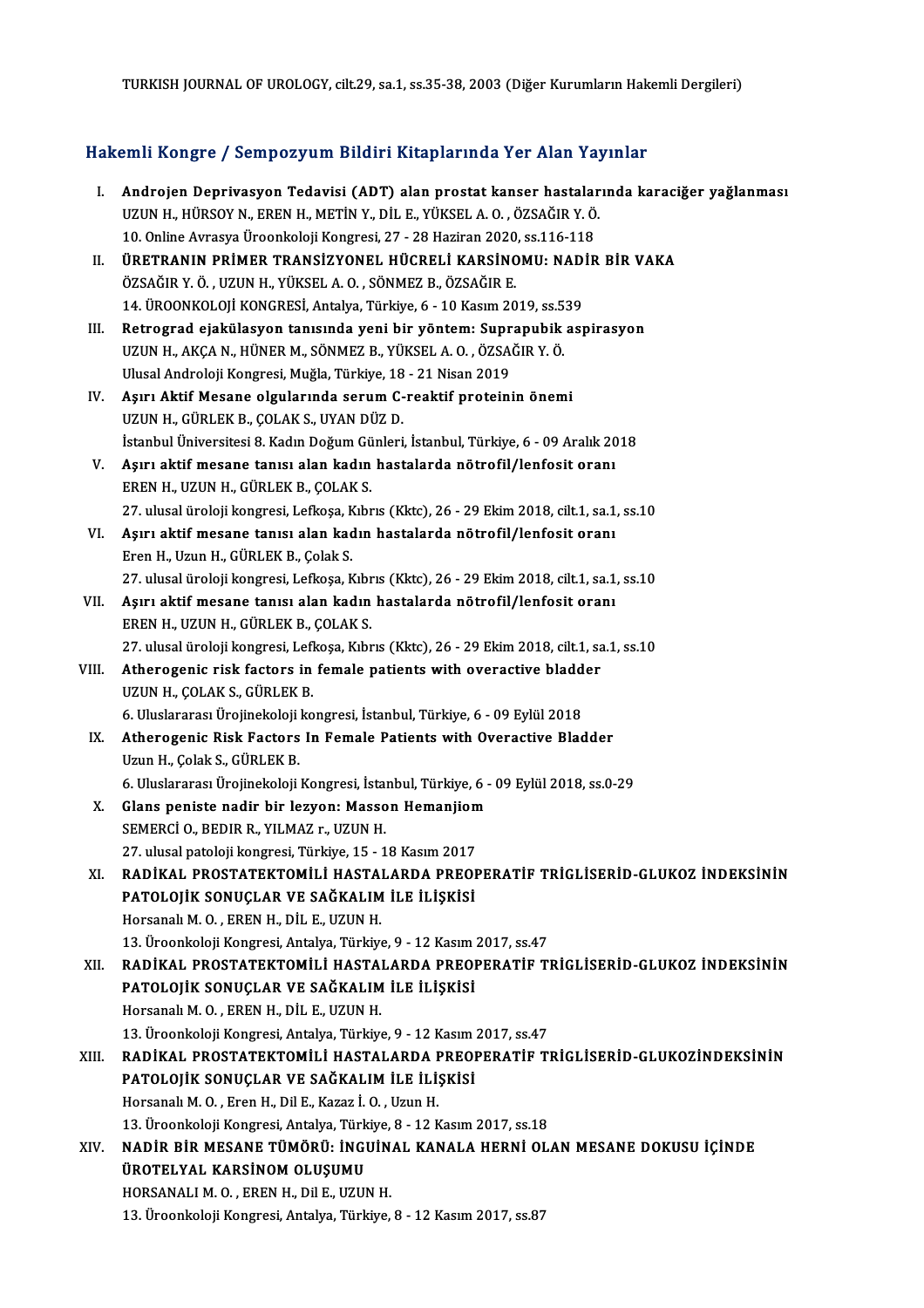| XV.          | NADİR BİR MESANE TÜMÖRÜ: İNGUİNAL KANALA HERNİ OLAN MESANE DOKUSU İÇİNDE                          |
|--------------|---------------------------------------------------------------------------------------------------|
|              | ÜROTELYAL KARSİNOM OLUŞUMU                                                                        |
|              | HORSANALI M. O., EREN H., DIL E., UZUN H.                                                         |
|              | 13. Üroonkoloji Kongresi, Antalya, Türkiye, 8 - 12 Kasım 2017, ss.46                              |
| XVI.         | NADİR BİR MESANE TÜMÖRÜ: İNGUİNAL KANALA HERNİ OLAN MESANE DOKUSU İÇİNDE                          |
|              | ÜROTELYAL KARSİNOM OLUŞUMU                                                                        |
|              | HORSANALI M. O., EREN H., DIL E., UZUN H.                                                         |
|              | 13. Üroonkoloji Kongresi, Antalya, Türkiye, 8 - 12 Kasım 2017, ss.46                              |
| XVII.        | THIOL/DISULPHIDE HOMEOSTASIS IN PROSTATE CANCER PATIENTS                                          |
|              | ARPA M., YAPRAK E., EREN H., UZUN H., Neșelioğlu S., EREL Ö.                                      |
|              | INTERNATIONAL BIOCHEMICALCONGRESS201728thNational BiochemistryCongress, Erzurum, Türkiye, 19 - 23 |
|              | Eylül 2017, cilt 42, ss 83                                                                        |
| XVIII.       | Prostat Kanseri Hastalarında Tiyol/Düsülfid Dengesi                                               |
|              | ARPA M., YAPRAK E., EREN H., UZUN H., Neșelioğlu S., EREL Ö.                                      |
|              | INTERNATIONAL BIOCHEMICAL CONGRESS 2017, Erzurum, Türkiye, 19 - 23 Eylül 2017                     |
| XIX.         | Prostat Kanseri Hastalarında Tiyol/Düsülfid Dengesi                                               |
|              | ARPA M., YAPRAK E., EREN H., UZUN H., Neşelioğlu S., EREL Ö.                                      |
|              | INTERNATIONAL BIOCHEMICAL CONGRESS 2017, Erzurum, Türkiye, 19 - 23 Eylül 2017                     |
| XX.          | Relationship of prevoiding bladder volume with postvoiding residual volume and uroflowmetry in    |
|              | male patients with benign prostate hyperplasia                                                    |
|              | UZUN H., KADIOĞLU M. E., ORHAN METİN N., AKCA G.                                                  |
|              | ICS 2017, 12 - 15 Eylül 2017                                                                      |
| XXI.         | Y CHROMOSOME MICRODELTIONS IN 102 CASES: IS THE INCIDENCE OF ACQUIRED NON-                        |
|              | <b>OBSTRUCTIVE AZOOSPERMIA INCREASING?</b>                                                        |
|              | UZUN H., SEVİM NALKIRAN H., AKÇA N., EREN H., NALKIRAN İ., SAYDAM F., GÜZEL A. İ.                 |
|              | ESAU Meeting Bodrum Turkey, Muğla, Türkiye, 21 Mayıs 2017, ss.84                                  |
| XXII.        | Y CHROMOSOME MICRODELTIONS IN 102 CASES: IS THE INCIDENCE OF ACQUIRED NON-                        |
|              | <b>OBSTRUCTIVE AZOOSPERMIA INCREASING?</b>                                                        |
|              | UZUN H., SEVİM NALKIRAN H., AKÇA N., EREN H., NALKIRAN İ., SAYDAM F., GÜZEL A. İ.                 |
|              | ESAU Meeting Bodrum Turkey, Muğla, Türkiye, 21 Mayıs 2017, ss.84                                  |
| XXIII.       | Y CHROMOSOME MICRODELTIONS IN 102 CASES: IS THE INCIDENCE OF ACQUIRED NON-                        |
|              | <b>OBSTRUCTIVE AZOOSPERMIA INCREASING?</b>                                                        |
|              | UZUN H., SEVİM NALKIRAN H., AKÇA N., EREN H., NALKIRAN İ., SAYDAM F., GÜZEL A. İ.                 |
|              | ESAU Meeting Bodrum Turkey, Muğla, Türkiye, 21 Mayıs 2017, ss.84                                  |
| XXIV.        | Y CHROMOSOME MICRODELTIONS IN 102 CASES: IS THE INCIDENCE OF ACQUIRED NON-                        |
|              | <b>OBSTRUCTIVE AZOOSPERMIA INCREASING?</b>                                                        |
|              | UZUN H., SEVİM NALKIRAN H., AKÇA N., EREN H., NALKIRAN İ., SAYDAM F., GÜZEL A. İ.                 |
|              | ESAU Meeting Bodrum Turkey, Muğla, Türkiye, 21 Mayıs 2017, ss.84                                  |
| XXV.         | Y CHROMOSOME MICRODELTIONS IN 102 CASES: IS THE INCIDENCE OF ACQUIRED NON-                        |
|              | OBSTRUCTIVE AZOOSPERMIA INCREASING?                                                               |
|              | UZUN H., SEVİM NALKIRAN H., AKÇA N., EREN H., NALKIRAN İ., SAYDAM F., GÜZEL A. İ.                 |
|              | ESAU Meeting Bodrum Turkey, Muğla, Türkiye, 21 Mayıs 2017, ss.84                                  |
| XXVI.        | Y CHROMOSOME MICRODELTIONS IN 102 CASES: IS THE INCIDENCE OF ACQUIRED NON-                        |
|              | <b>OBSTRUCTIVE AZOOSPERMIA INCREASING?</b>                                                        |
|              | UZUN H., NALKIRAN H. S., AKÇA N., EREN H., NALKIRAN İ., SAYDAM F., GÜZEL A. İ.                    |
|              | ESAU Meeting Bodrum Turkey, 21 Mayıs 2017                                                         |
| <b>XXVII</b> | Y CHROMOSOME MICRODELTIONS IN 102 CASES: IS THE INCIDENCE OF ACQUIRED NON-                        |
|              | OBSTRUCTIVE AZOOSPERMIA INCREASING?                                                               |
|              | UZUN H., SEVİM NALKIRAN H., AKÇA N., EREN H., NALKIRAN İ., SAYDAM F., GÜZEL A. İ.                 |
|              | ESAU Meeting Bodrum Turkey, Muğla, Türkiye, 21 Mayıs 2017, ss.84                                  |
| XXVIII.      | Prostat Karsinomlu Hastalarda Radyoterapiye Bağlı Yan Etkileri Azaltan Girişimsel Radyolojik      |
|              |                                                                                                   |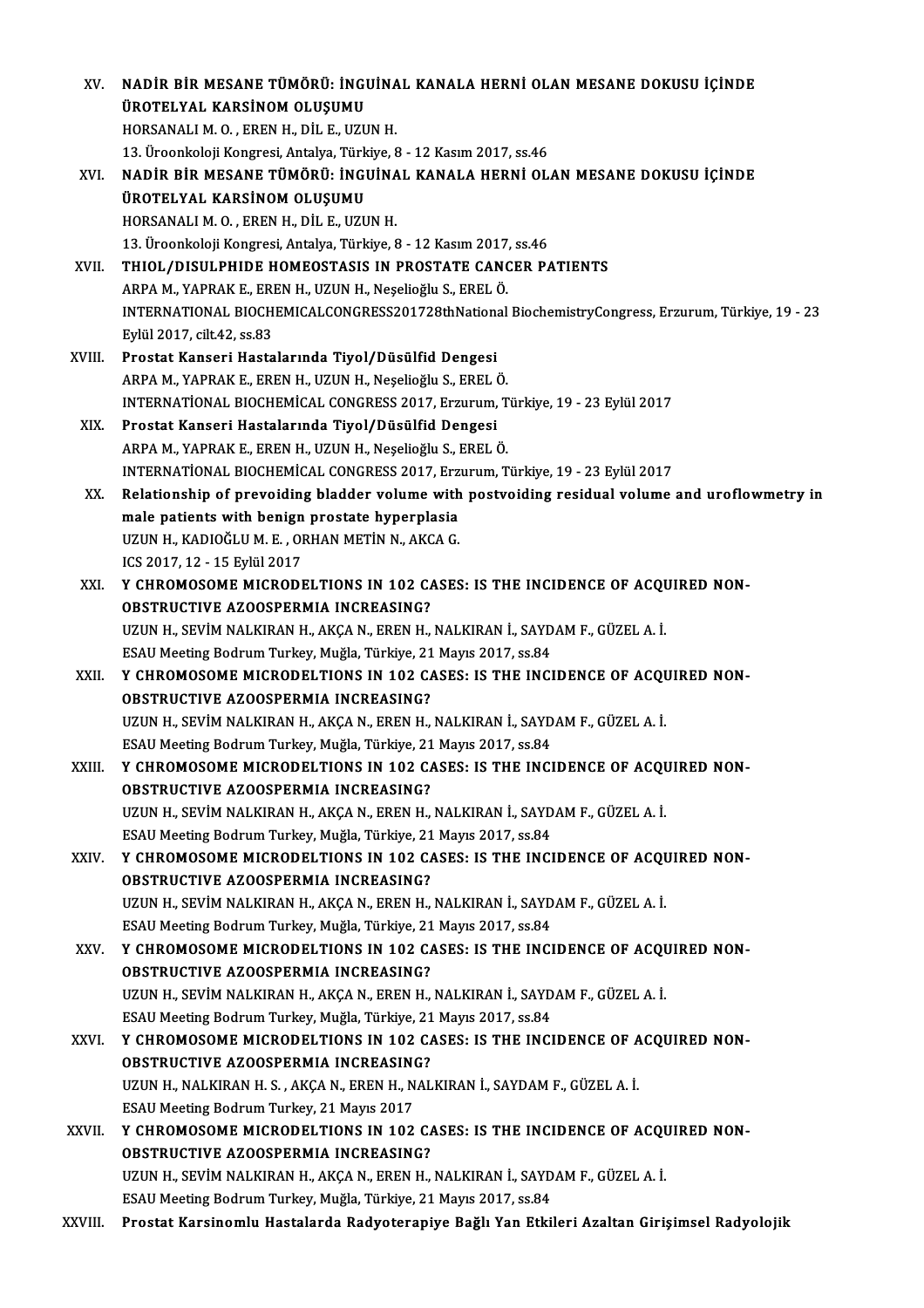|              | Yöntem: Hidrojel Enjeksiyonu.                                                                                                         |
|--------------|---------------------------------------------------------------------------------------------------------------------------------------|
|              | INECIKLI M. F., RAKICI S., BEYAZAL M., UZUN H., METIN Y.                                                                              |
|              | 12. GİRŞİMSEL RADYOLOJİ YILLIK TOPLANTISI, Antalya, Türkiye, 9 - 12 Mart 2017                                                         |
| XXIX.        | Prostat Karsinomlu Hastalarda Radyoterapiye Bağlı Yan Etkileri Azaltan Girişimsel Radyolojik                                          |
|              | Yöntem: Hidrojel Enjeksiyonu.                                                                                                         |
|              | INECIKLI M. F., RAKICI S., BEYAZAL M., UZUN H., METIN Y.                                                                              |
|              | 12. GİRŞİMSEL RADYOLOJİ YILLIK TOPLANTISI, Antalya, Türkiye, 9 - 12 Mart 2017, ss.12                                                  |
| XXX.         | Prostat Karsinomlu Hastalarda Radyoterapiye Bağlı Yan Etkileri Azaltan Girişimsel Radyolojik                                          |
|              | Yöntem: Hidrojel Enjeksiyonu.                                                                                                         |
|              | İNECİKLİ M. F., RAKICI S., BEYAZAL M., UZUN H., METİN Y.                                                                              |
|              | 12. GİRŞİMSEL RADYOLOJİ YILLIK TOPLANTISI, Antalya, Türkiye, 9 - 12 Mart 2017, ss.12                                                  |
| XXXI.        | Uterusun malign görünümlü bening tümörü Kotiledonoid dissecting leiomyom olgu sunumu                                                  |
|              | METE URAL Ü., UZUN H., GÜRLEK B., BAYOĞLU TEKİN Y.<br>14. Ulusal Jinekoloji ve Obstetrik Kongresi, Antalya, Türkiye, 5 - 09 Ekim 2016 |
| XXXII.       | Mesaneden Geçen Sütürlerin Çıkartılmasında Alternatif Bir Teknik: Olgu Sunumu                                                         |
|              | METE URAL Ü., UZUN H., GÜRLEK B., BAYOĞLU TEKİN Y.                                                                                    |
|              | 14. ULUSAL JİNEKOLOJİ ve OBSTETRİK KONGRESİ, Antalya, Türkiye, 5 - 09 Ekim 2016, ss.1                                                 |
| XXXIII.      | Mesaneden geçen sütürlerin çıkartılmasında alternatif bir teknik: Olgu sunumu                                                         |
|              | Uzun H., Bayoğlu Tekin Y., GÜRLEK B., Mete Ural Ü.                                                                                    |
|              | 14. Ulusal Jinekoloji ve Obstetrik Kongresi, Antalya, Türkiye, 5 - 09 Ekim 2016, ss.143                                               |
| XXXIV.       | Prostat Kanserinde Prostat SpaceOAR Jel Enjekte Edilerek Yüksek Doz Radyoterapi                                                       |
|              | RAKICI S., İNECİKLİ M. F., OKUMUŞ N. Ö., UZUN H., ZORBA O. Ü., ÇINAR Y., YAZICI U., KOCA G., MORCALI H.,                              |
|              | SÜNNETÇİ N, et al.                                                                                                                    |
|              | 21. Ulusal Kanser KOngresi, Antalya, Türkiye, 22 - 26 Nisan 2015, ss.92                                                               |
| <b>XXXV</b>  | Prostat Kanserinde Prostat Spaceoar Jel Enjekte Edilerek Yüksek Doz Radyoterapi.                                                      |
|              | RAKICI S., İNECİKLİ M. F., Okumus N. O., UZUN H., ZORBA O. Ü.                                                                         |
|              | Ulusal kanser kongresi, Antalya, Türkiye, 22 - 26 Nisan 2015, ss 92                                                                   |
| XXXVI.       | Prostat Kanserinde Prostat SpaceOAR Jel Enjekte Edilerek Yüksek Doz Radyoterapi                                                       |
|              | INECIKLI M. F. , OKUMUŞ N. Ö. , UZUN H., ZORBA O. Ü. , ÇINAR Y., YAZICI U., KOCA G., MORCALI H., SÜNNETÇİ N.,                         |
|              | TUFAN G                                                                                                                               |
|              | 21. Ulusal Kanser KOngresi, Antalya, Türkiye, 22 - 26 Nisan 2015, ss.92                                                               |
| XXXVII.      | Renal Kapsüler Leiomyom<br>BEDİR R., BAĞCI P., GÜÇER H., ŞEHİTOĞLU İ., UZUN H.                                                        |
|              | 22. Ulusal Patoloji Kongresi, Türkiye, 7 - 11 Kasım 2012                                                                              |
| XXXVIII.     | Prostatın Müsinöz Adenokarsinomu Olgu Sunumu                                                                                          |
|              | BEDİR R., GÜÇER H., UZUN H., ŞEHİTOĞLU İ.                                                                                             |
|              | 22. Ulusal Patoloji Kongresi, Türkiye, 7 - 11 Kasım 2012                                                                              |
| <b>XXXIX</b> | Testiküler Epidermoid Kist Olgu Sunumu                                                                                                |
|              | GÜÇER H., BAĞCI P., UZUN H.                                                                                                           |
|              | 20. Ulusal Patoloji Kongresi, Türkiye, 29 Eylül - 03 Ekim 2010                                                                        |
| XL.          | Mesanenin Sarkomatoid Karsinomu Olgu Sunumu                                                                                           |
|              | BEDİR R., GÜÇER H., BAĞCI P., UZUN H.                                                                                                 |
|              | 20. Ulusal Patoloji Kongresi, Türkiye, 29 Eylül - 03 Ekim 2010                                                                        |
| XLI.         | NADİR BİR MESANE TÜMÖRÜ: İNGUİNAL KANALA HERNİ OLAN MESANE DOKUSU İÇİNDE                                                              |
|              | ÜROTELYALKARSİNOM OLUŞUMU                                                                                                             |
|              | Horsanalı M. O., EREN H., DİL E., UZUN H.                                                                                             |
|              | 13. Üroonkoloji Kongresi, Türkiye, 08 Aralık 2017 - 12 Kasım 1917                                                                     |
|              |                                                                                                                                       |

## Atıflar